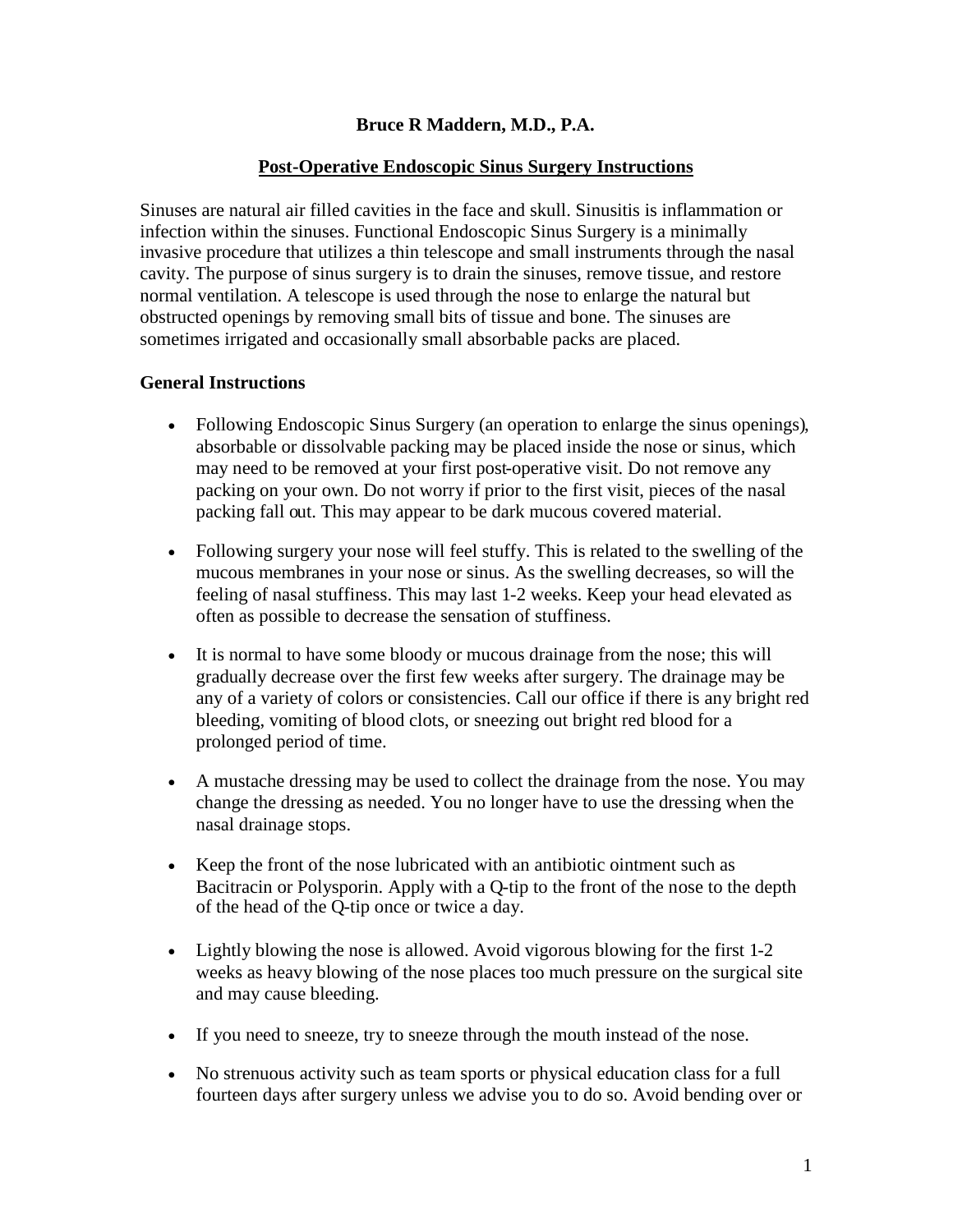heavy lifting for at least the first week following surgery. You may discuss resuming light activities at your follow up appointment with us.

## **Medications**

- Normal saline nasal sprays or saline contact lens wetting solution can be used to moisturize and irrigate the nasal passages. Administer 1-2 sprays/squirts to each nostril 3 to 4 times daily.
- Over the counter sprays oxymetazoline (Afrin®, Dristan®, Genasal®) or prescriptions sprays such as Astepro, Patanase, Nasonex, or Veramyst may be used. Specific instructions for spray medicine will be given to you to reduce the amount of bloody discharge and congestion.
- Antibiotics may be prescribed and specific instructions for use will be given to you.
- DO NOT take any ibuprofen or aspirin based products after surgery unless advised by the physician, as they increase your risk for excessive bleeding. Tylenol for pain or fever is acceptable.
- A low-grade temperature is considered normal following surgery. To manage a postoperative temperature drink a lot of fluid and acetaminophen (Tylenol) is acceptable. If your temperature remains above 101.5 F despite these measures, please call our office.

## **Nasal Irrigations**

- Your may be instructed to begin nasal saline irrigations. This is a very important part of the recovery process. You may start nasal irrigations on the day after surgery. Nasal saline helps to decrease the crusting retained in the nasal cavity, making the healing process smoother.
- Irrigations may be performed with a bulb syringe or other commercially available systems used to clear an infant's nose, and may be purchased at the drug store.
- You can either make your own nasal saline irrigation or purchase an already made solution. Several over the counter preparations are available such as Ocean Mist®, Ayr® pump spray or a high quality saline contact lens wetting solution such as Bausch & Lomb® can be purchased to irrigate the nose. Contact lens saline solution is buffered salt water made gently for the eyes, so it is less irritating and can be used safely in the nose.
- The following recipe will assist you with making your own nasal saline irrigation solution:

# o **Makes 1 pint:**

o Ingredients: 1 pint clean warm (not hot) water, 1 teaspoon baking soda, 1 teaspoon non-iodized table salt.